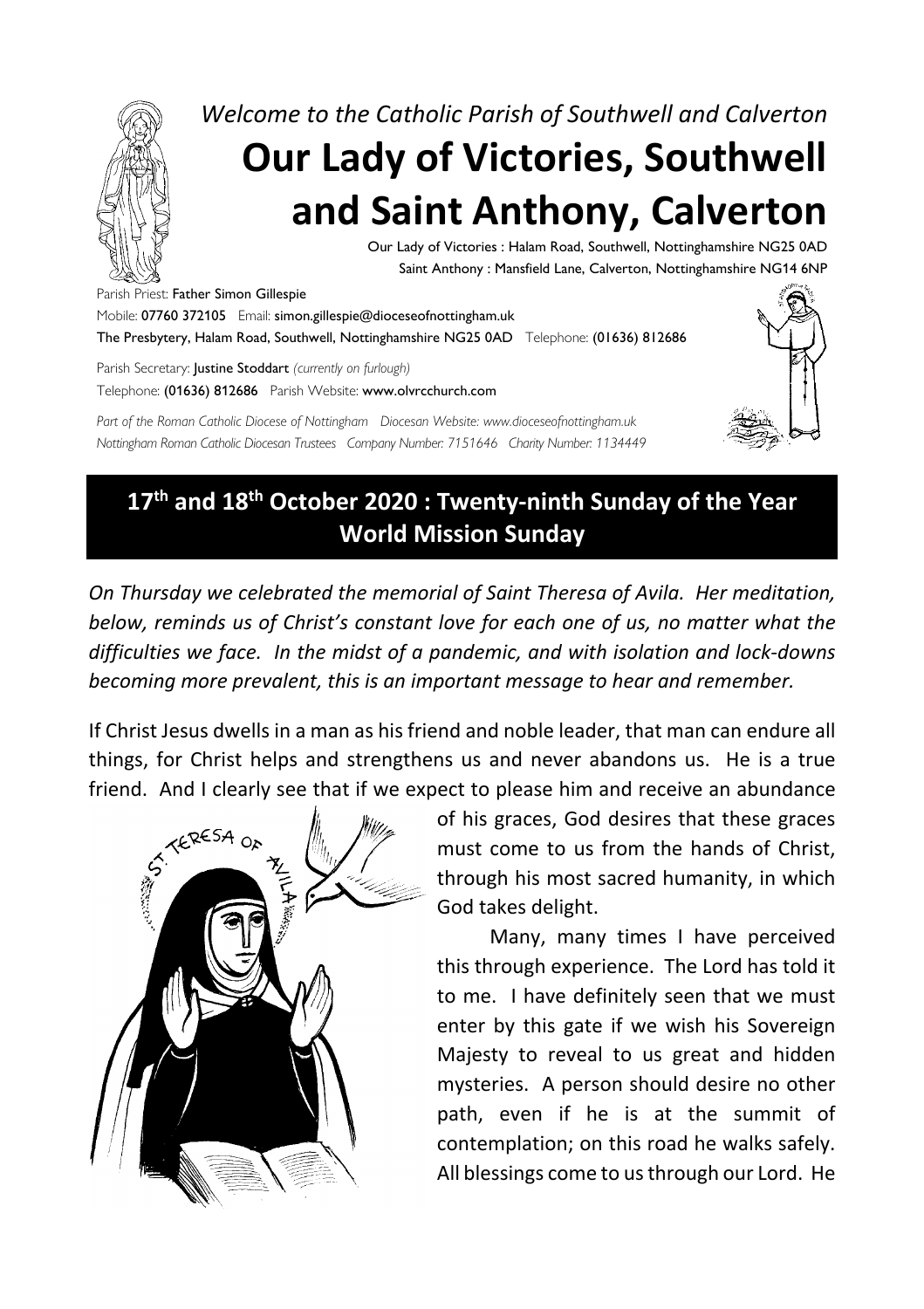will teach us, for in beholding his life we find that he is the best example.

What more do we desire from such a good friend at our side? Unlike our friends in the world, he will never abandon us when we are troubled or distressed. Blessed is the one who truly loves him and always keeps him near. Let us consider the glorious Saint Paul: it seems that no other name fell from his lips than that of Jesus, because the name of Jesus was fixed and embedded in his heart. Once I had come to understand this truth, I carefully considered the lives of some of the saints, the great contemplatives, and found that they took no other path: Francis, Anthony of Padua, Bernard, Catherine of Siena. A person must walk along this path in freedom, placing himself in God's hands. If God should desire to raise us to the position of one who is an intimate and shares his secrets, we ought to accept this gladly.

Whenever we think of Christ we should recall the love that led him to bestow on us so many graces and favours, and also the great love God showed in giving us in Christ a pledge of his love; for love calls for love in return. Let us strive to keep this always before our eyes and to rouse ourselves to love him. For if at some time the Lord should grant us the grace of impressing his love on our hearts, all will become easy for us and we shall accomplish great things quickly and without effort.

#### **Cafod Harvest Fast Day : Friday 9th October**

We held CAFOD's Family Fast Day last Friday (9<sup>th</sup> October), and **last Sunday and this Sunday too we have our collection to support their work**. This year Cafod is seeking to help people facing the worst of the coronavirus crisis. We've all felt the impact of this terrible disease – let's come together to help the poorest and most vulnerable people in the world survive, rebuild and heal. Cafod works directly with those communities most in need in countries in Africa, South America, and Asia. This year the money from the Harvest Fast Day will be used to support a variety of projects in each of those parts of the world, making our charity for those less fortunate a reality. Please pray for all those affected!

If you're able to, please:

- X donate online at **cafod.org.uk/give**
- X or by using one of the **envelopes available at the back of each church**
- <sup>X</sup> or you can also give easily via text. **Text CAFOD to 70085 to donate £10.** Texts cost £10 plus one standard rate message and you'll be opting in to hear more about our work and fundraising via telephone and SMS. If you'd like to give £10 but do not wish to receive marketing communications, text CAFODNOINFO to 70085. For more information please see our Privacy Policy: cafod.org.uk/Legal-information/Privacy-notice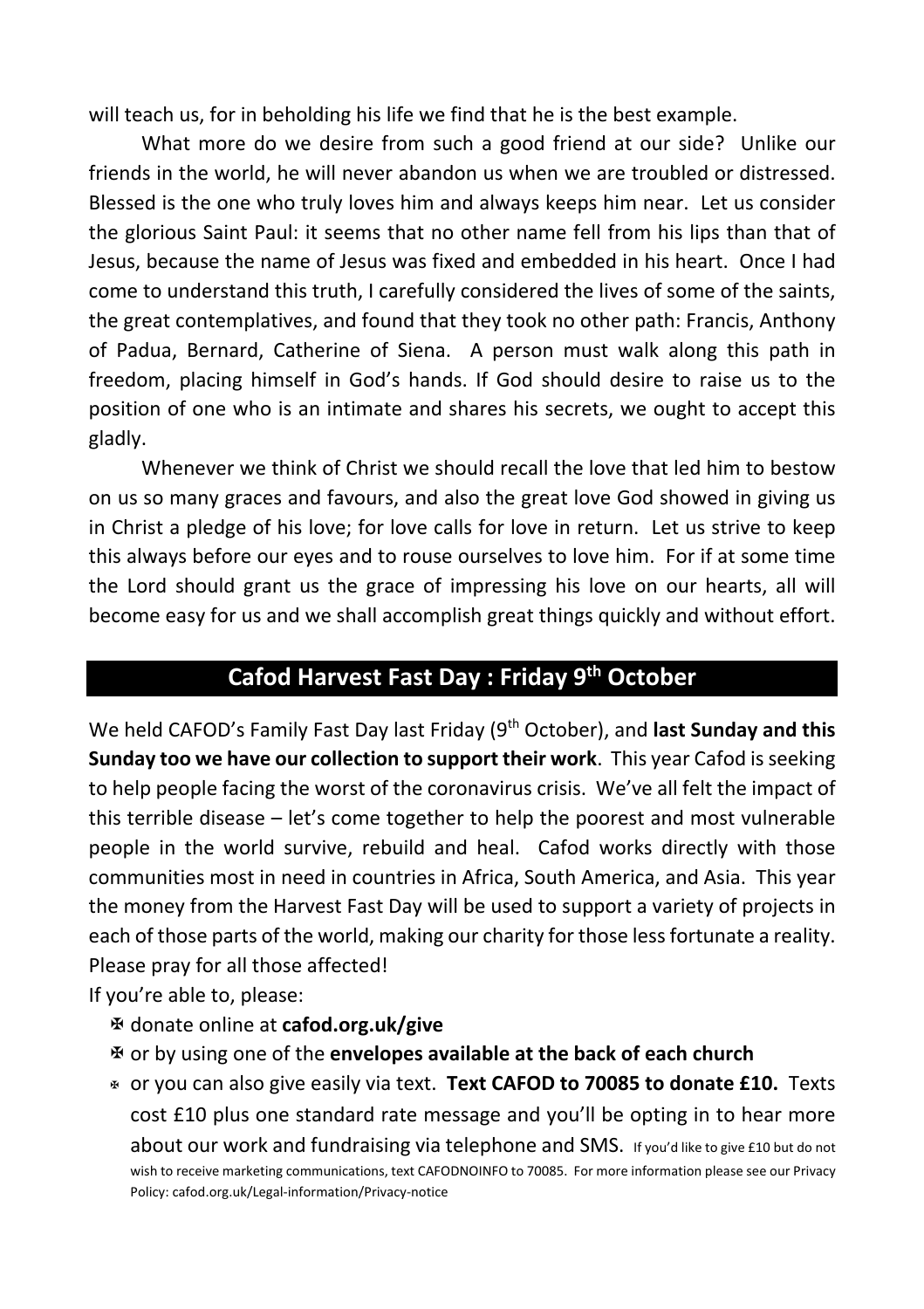#### **Coming back to Mass**

To book a place telephone Kathleen and Robert Dixon on 01636 813874, at any reasonable time from Monday morning until Friday evening; if there's no reply leave a message, with your name and number, and they'll return your call. Please note:  $\mathbf{\Psi}$  A place needs to be booked for each individual who plans to attend;

- X You'll be asked to provide a telephone number, to be passed onto Public Health England if needed as part of the 'Test and Trace' system. Providing your telephone number is now a requirement;
- X For Sunday Masses bookings can be made only during the preceding week, from Monday morning, until Friday evening, running up to the Sunday Mass booked.

For full details about coming to Mass, and for prayer resources, etc, please refer to last Sunday's newsletter or to the parish website.

### **NHS Covid-19 App and the QR Code in Church**

Along with most public buildings both of our churches and the parish hall now have their own QR code, situated just inside the door. If you have a smart-phone please scan the code as you come in, enabling you to 'check in' and assisting with the Government's Track and Trace system. Please note this is in addition to booking a place at Mass, and not instead – please continue to book for Mass as well!

#### **Together we are Caritas**

**Building social action in the Diocese of Nottingham** - Saturday 7th November by Zoom (with a telephone option). Nottingham Diocese is joining Caritas, the Church's worldwide ministry of charity. Soon our parish will be part of one of the biggest humanitarian organisations on the planet – and you are invited to be part of it. Join Bishop Patrick, Caritas Social Action Network, the diocesan Justice and Peace Commission and Catholics from all round our diocese. In two 90-minute online sessions at 11.00am and 1.30pm we'll take practical steps, in parishes and chaplaincies across the diocese, to bring the Gospel to life, locally and globally.

For details and booking visit dioceseofnottingham.uk/faithintoaction or call 07470 907656 for further information.

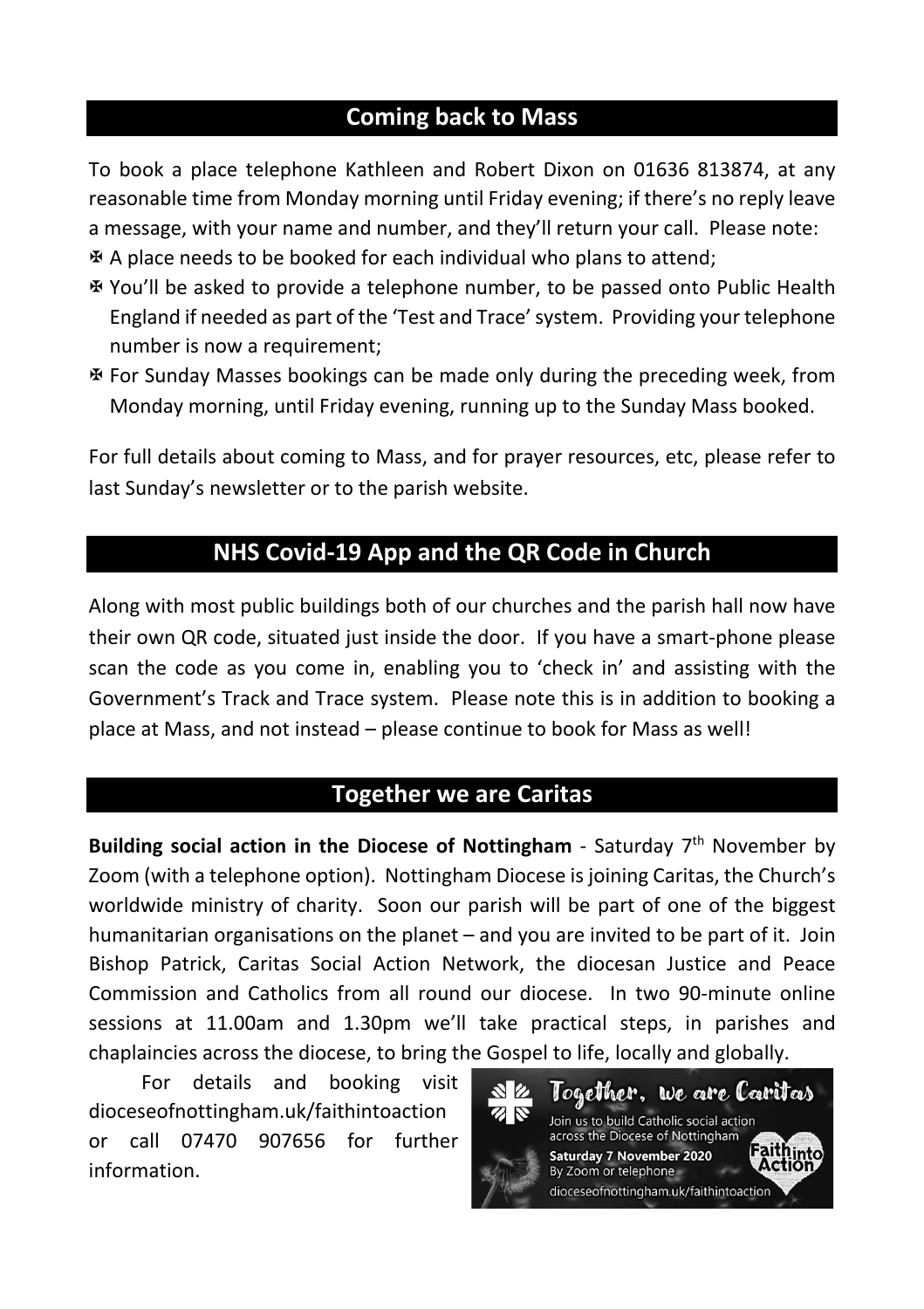#### **Prayer for the Year of the Word**

Living God,

you walk alongside us and speak to us throughout the Scriptures. Your Son, Jesus Christ, listens to our hopes and fears and shows us how to live for one another. Send us the Holy Spirit to open our hearts and minds so that we may be your witnesses throughout the world. Amen.

V. Your word is our path and your truth is our light. R. This day and every day.

Our Lady of the Annunciation : Pray for us. Saint Matthew : Pray for us. Saint Jerome : Pray for us.

### **A reflection on Sunday's Responsorial Psalm**

As part of the Year of the Word we are invited to reflect on the Psalm which we hear at Mass between the first and second readings. Sundays' psalm is given below, together with some points for reflection after each verse.

*Psalm 95(96):1,3-5,7-10*

O sing a new song to the Lord, sing to the Lord all the earth.

Tell among the nations his glory and his wonders among all the peoples.

*Are we joyful in our faith? Do we tell the world how good God is?*

The Lord is great and worthy of praise, to be feared above all gods; the gods of the heathens are naught. It was the Lord who made the heavens. *Have we some "heathen gods" in our lives? Do we really appreciate God as creator of all?*

Give the Lord, you families of peoples, give the Lord glory and power; give the Lord the glory of his name. Bring an offering and enter his courts. *How will you give glory and power to God? What can you offer him?*

Worship the Lord in his temple. O earth, tremble before him. Proclaim to the nations: 'God is king.' He will judge the peoples in fairness. *Do we realise how great God is when we worship? How do we appreciate God's goodness to us mortal people?*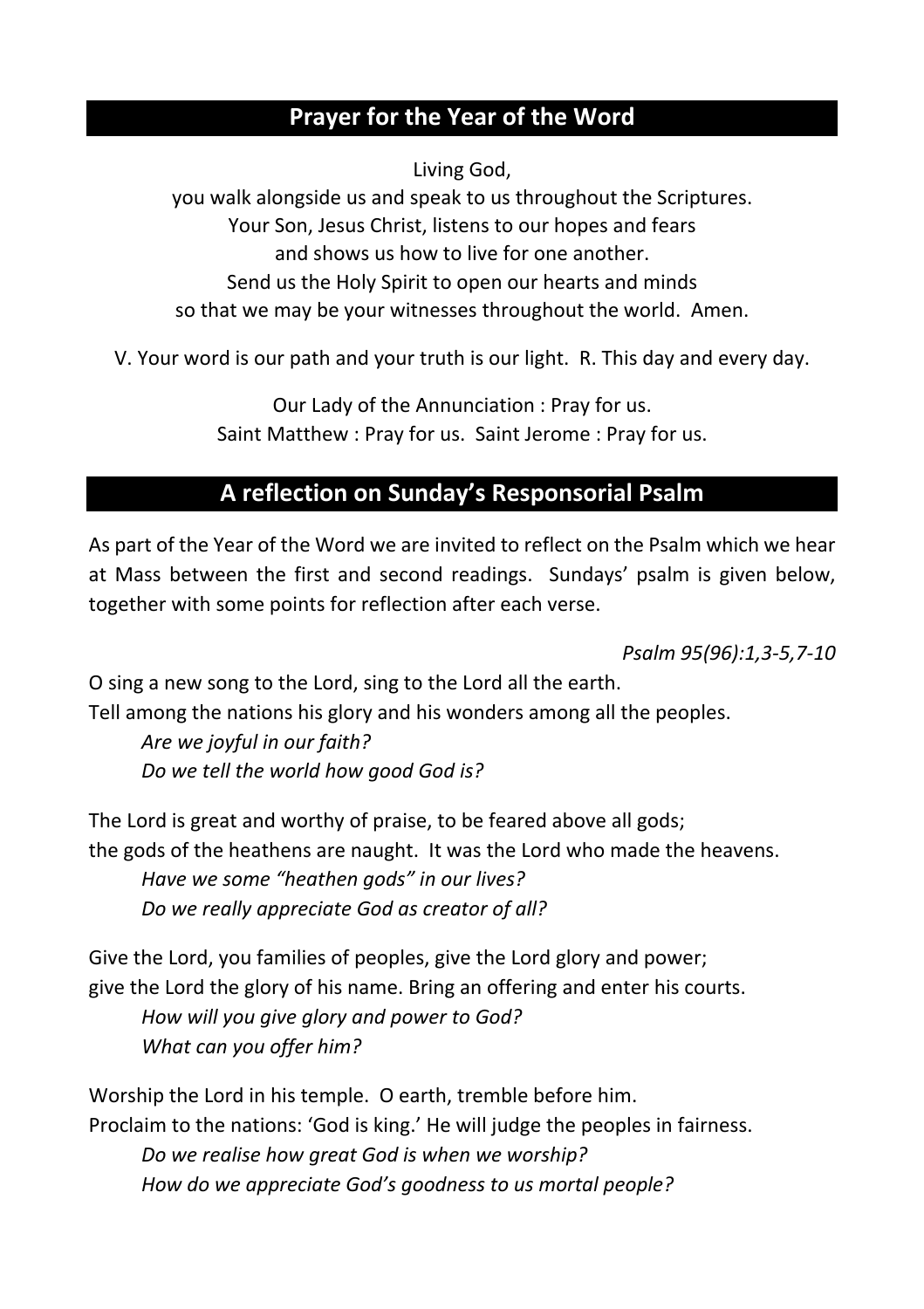#### **Rosary Whirlwind through the British Isles : October 2020**

For Faith, Life and Peace October is traditionally the month dedicated to Our Lady of the Rosary. Once again Catholics across England, Wales, Scotland and the Isles are invited to take up their rosaries for an intensive Rosary Whirlwind Mission as we pray together for Faith, Life and Peace during these difficult and uncertain times. This can take place wherever people are situated. The Rosary Rally has four main components:



X Invitation to a nightly online Rosary at 8.00pm led from different locations.

- X **Saturday 31st October** Eve of All Saints National Rosary relay from 9.00am to 9pm, with different Dioceses are invited to take an hour. Our Diocese of Nottingham has been allocated 10.00am-11.00am as our slot, and so we are all invited to pray the rosary sometime during this hour before we hand on to the next Diocese.
- X Culmination of the Rosary Mission **Sunday 1st November** Solemnity of All Saints – Bishop John Keenan, Bishop of Paisley, will lead a thanksgiving Rosary at 8.00pm from Saint Mirin's Cathedral, Paisley. Participants are invited to join with him that evening from their homes.

To register please follow the link: www.roasryonthecoast.co.uk or for more information please contact Antonia Moffat, Outreach Coordinator at the National Shrine of Our Lady of Walsingham: antonia@walsingham.org.uk

#### **Financial Support of our Parish**

Father Simon celebrates Mass each day; if you wish to have a Mass offered for an intention put a Mass envelope through the presbytery letterbox, or email Father Simon directly. The Mass intentions are published in the newsletter, and this is one of the traditional ways in which parishioners support the parish.

Sincere thanks to those parishioners who have set-up standing orders. If you've able to set one up the details are:

- Account name: **Our Lady of Victories Southwell RCP**
- Sort Code: **30-67-76**
- Account number: **45368360 Many thanks to all our parishioners for your continuing generosity!**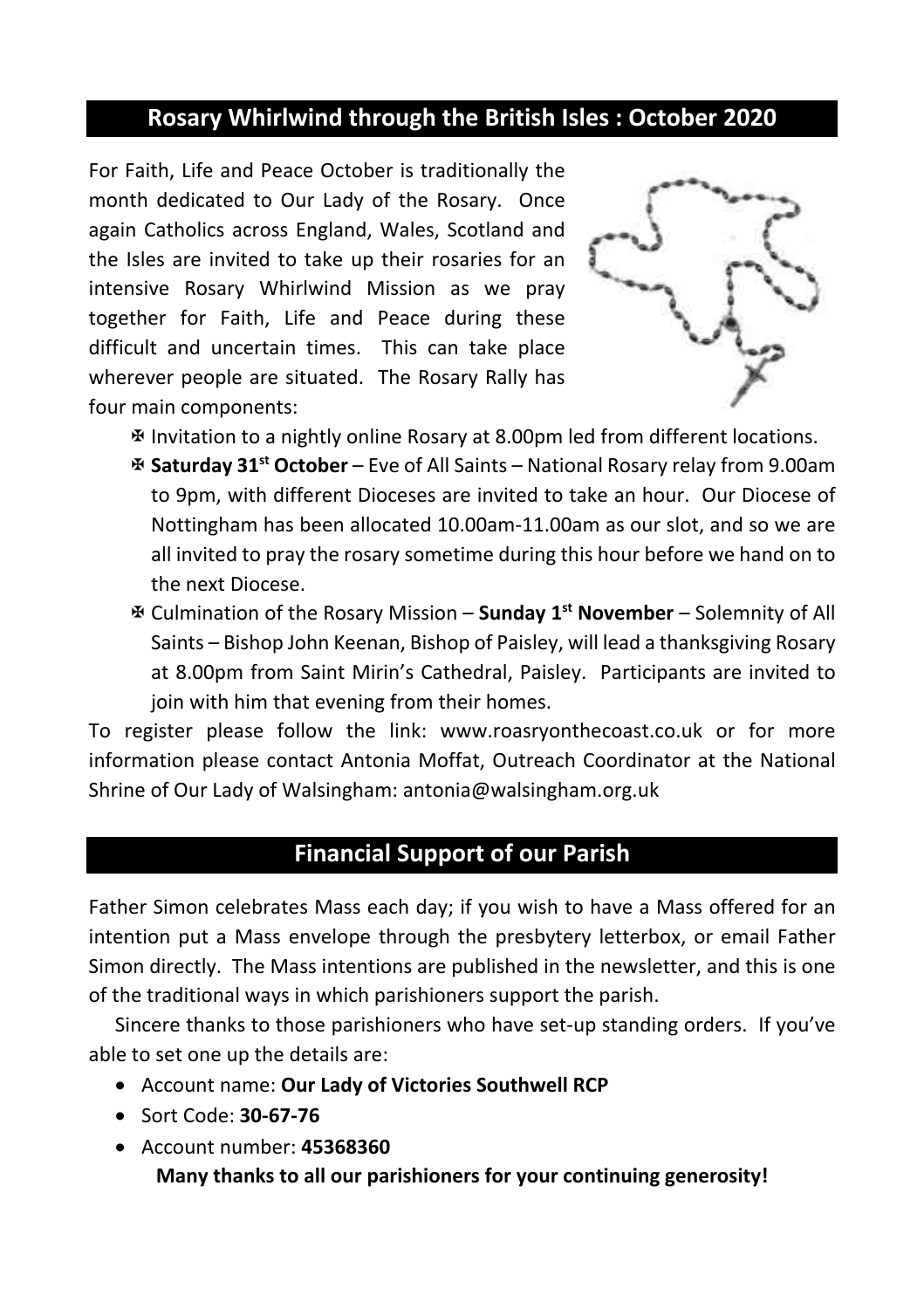#### **The Abortion Act**

Tuesday 27<sup>th</sup> October is the 53<sup>rd</sup> anniversary of the Abortion Act being passed in England and Wales. Since 1967 over nine million babies have lost their lives to abortion. Millions of women and men have also had to deal with the suffering which so often follows an abortion. Please join us in praying and fasting for the end of abortion in this country on Tuesday  $27<sup>th</sup>$  October. For Post Abortion help and to support Pro-Life counselling see; www.GoodCounselNetwork.com

Also consider joining the Good Counsel Network at their Facebook event https://www.facebook.com/events/2739924072936969

Sadly abortion is currently available in the UK, right up to birth, for babies with cleft lip, cleft palate and club foot. All of these conditions can be corrected. A cross-party group of MPs from the three largest parties in the UK Parliament have come together to bring forward the Abortion (Cleft lip, cleft palate and club foot) Bill. The Bill will change the law to clarify that cleft palate, cleft lip, and club foot are not grounds for abortion in the UK.

Can you help with getting your MP to support the Bill? Please visit www.standupandsmile.org.uk to email your MP asking them to support the Bill. It only takes 30 seconds. For more information visit **www.righttolife.org.uk**

#### **Marriage Care : Head of Centre Position**

Broken relationships are extremely painful especially among family and friends. Marriage Care is a Catholic organisation providing marriage preparation and ongoing relationship support for couples across England and Wales.

Our local centre which covers Nottingham, Derby and the surrounding area is looking for someone with experience of team management to take on our Head of Centre role and lead and support the local team in delivering vital relationship support services. If you want to be part of a friendly team making a real difference in your community, please enquire. For more information visit Marriage care us at: www.marriagecare.org.uk or email volunteer@marriagecare.org.uk.

#### **Father Simon's studies in Leuven**

Father Simon begins his fourth (and final) year of Canon Law studies over the next two weeks. Although the lectures will be virtual (so Father Simon won't be travelling to Leuven) he won't be available very much in the parish during those weeks.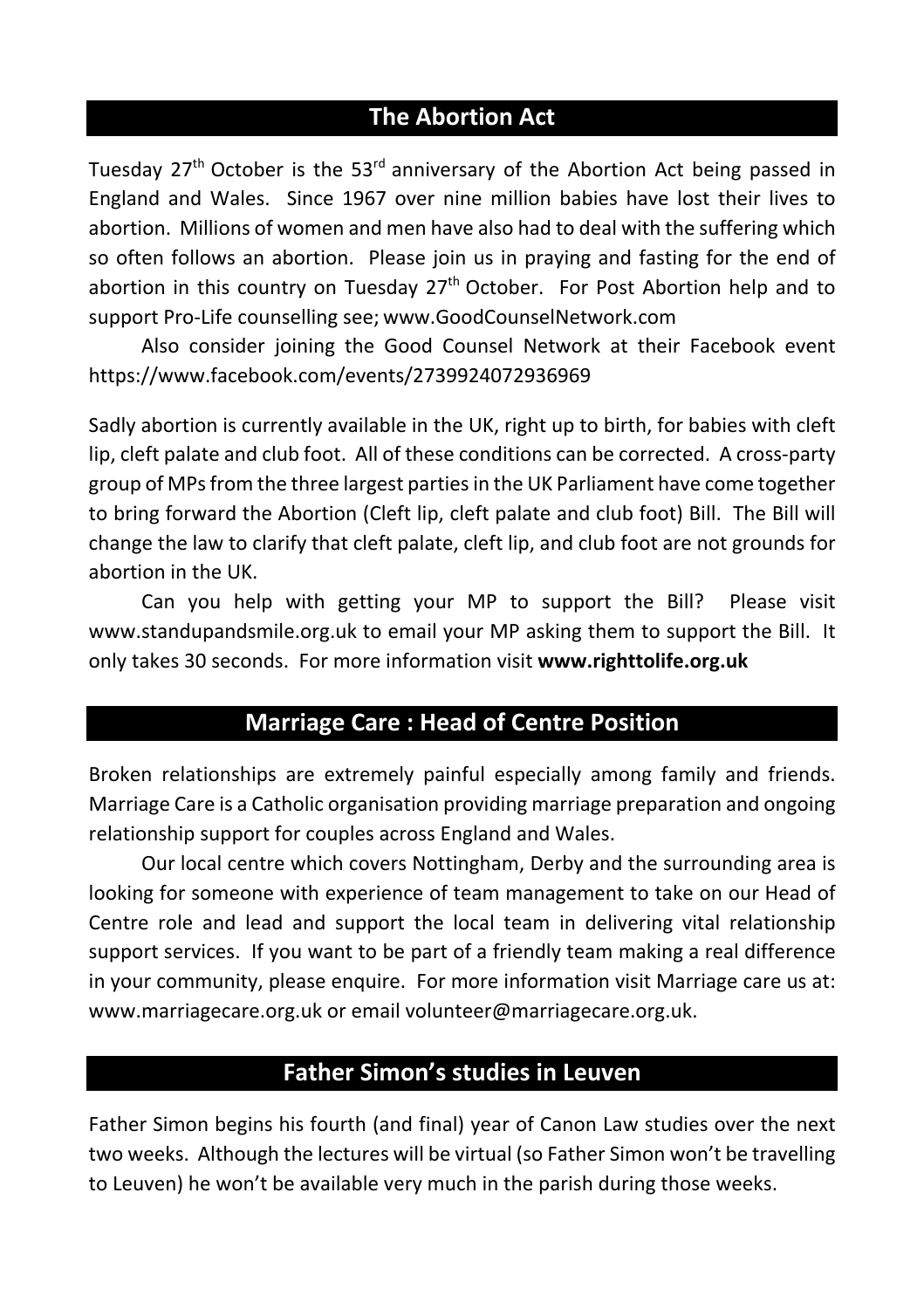Dear Parishioners,

The annual audited accounts have now been finalised for the year ending  $31<sup>st</sup>$ March 2020, and the diocesan finance office has approved them. Sincere thanks to Michael Gemson for having compiled the accounts, and to Martin Foulds and Paul Newton who, together with Michael, form our Parish Finance Committee. Sincere thanks, too, to all the parishioners, and supporters of our parish for your generous financial contributions each week. This money is much appreciated and, since we don't receive any income from outside sources, is our only means of support.

An outline of the report is given over the next two pages, together with a comparison of the previous four years, and the budget for this present year (to  $31<sup>st</sup>$ March 2021). **Simply put, the parish spends more money than it brings in**. Over the past five years there has been an overspend in four of the years, with only one year (when a £21,000 legacy was received) showing an in-year surplus. Last year the overspend was particularly significant, as the presbytery had to be refurbished following Father Andrew's departure (which cost about £20,000), supply priests were needed for about six months of the year (another £6,000) and an unexpected utility bill was received early in the year (£5,000). Taking out the legacy income, the average over-spend for each of the past five years has been £13,726.

A budget for this current year shows a projected over-spend of £24,300. As you can see from the figures over the next two pages, offertory income is anticipated to be lower than usual (since public Masses haven't been held for five months, and so the collection income is much lower), and in particular the income from the hire of the parish hall is very much reduced. The hall usually raises about £15,000 per year, but this year might bring in only a very small amount since there have been no hires until September, and even now the hall is used for only a few hours each week.

We are blessed as a parish to have significant reserves to cushion this annual over-spend. The balance was reported as £139,062 in the financial report in February; this amount is now £128,014. By the end of this year it is likely to be around £115,000.

Although fundraising is helpful, the main way in which parish income is generated is through the generous weekly and monthly donations of parishioners, especially those who have completed standing order forms, supplemented by giftaid claims by those who are tax-payers. Although there are very many calls on each person's finances, please consider how much you current give to our parish, and whether you're able to give any more.

With sincere prayers and thanks Fr Simon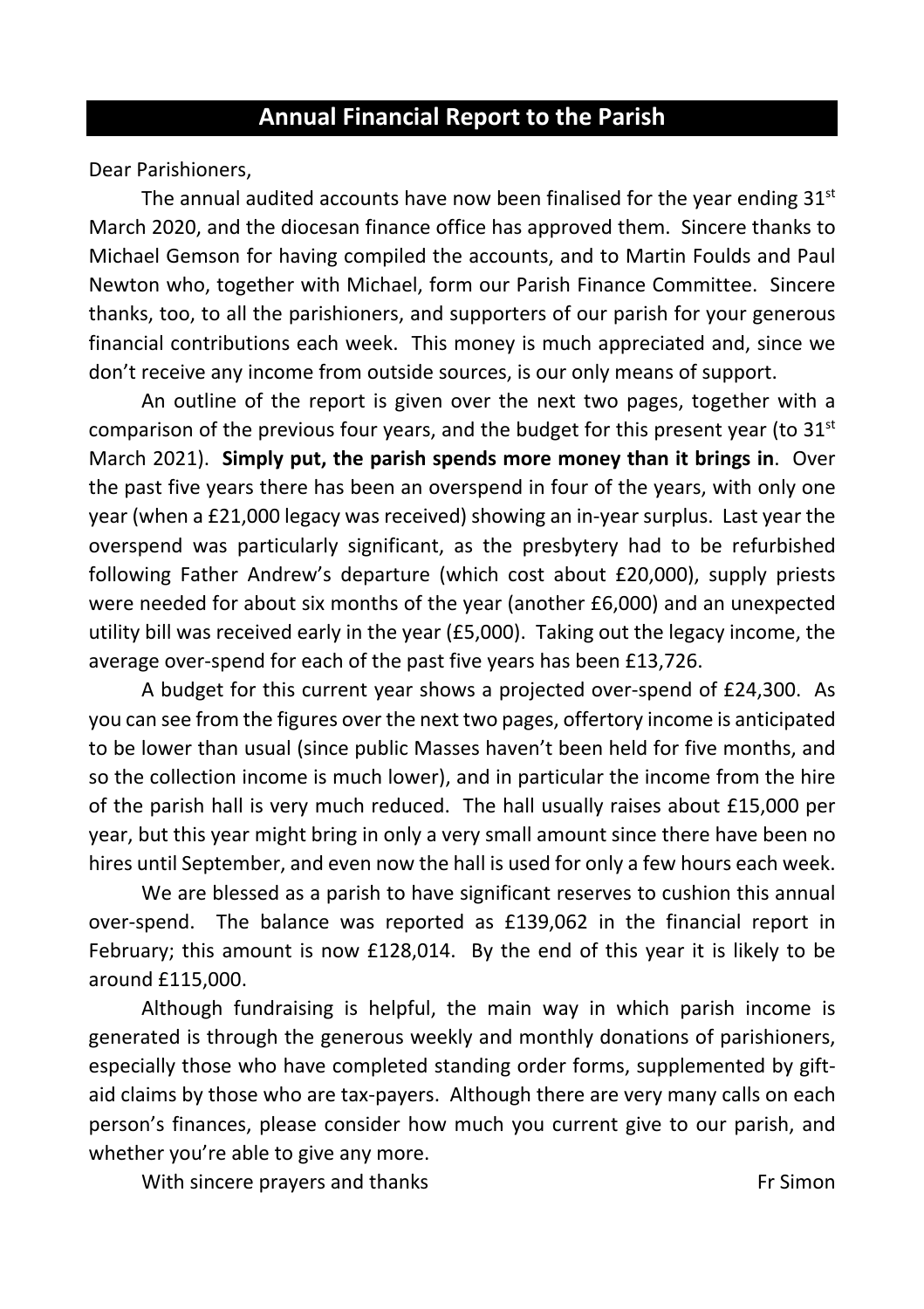### **Parish Income**

|                                                                                | <b>Budget</b> |        |                               | Actual (year to 31 <sup>st</sup> March)                                 |                                |        |
|--------------------------------------------------------------------------------|---------------|--------|-------------------------------|-------------------------------------------------------------------------|--------------------------------|--------|
|                                                                                | 2021          | 2020   | 2019                          | 2018                                                                    | 2017                           | 2016   |
|                                                                                | £             | £      | £                             | £                                                                       | £                              | £      |
|                                                                                |               |        |                               |                                                                         |                                |        |
| <b>Recurring Sources of Income</b>                                             |               |        |                               |                                                                         |                                |        |
| Collections                                                                    | 15,000        | 29,116 | 30,107                        | 29,625                                                                  | 34,823                         | 42,064 |
|                                                                                |               |        |                               | This line represents the weekly collections as well as standing orders  |                                |        |
| Gift Aid Tax Repayment                                                         | 3,500         | 4,476  | 6,998                         | 14,893                                                                  | 11,918                         | 5,031  |
| Total weekly income                                                            | 18,500        | 33,592 | 37,105                        | 44,518                                                                  | 46,741                         | 47,096 |
|                                                                                |               |        |                               | This line represents our total income from the weekly collections       |                                |        |
|                                                                                |               |        |                               | including the Gift Aid tax reclaim on those collections                 |                                |        |
| Fundraising                                                                    | 0             | 145    | 0                             | 0                                                                       | 2,194                          | 0      |
| <b>Donations Received</b>                                                      | 2,500         | 2,585  | 4,699                         | 4,962                                                                   | 5,820                          | 8,121  |
| Interest credited - Set-off Account                                            | 500           | 704    | 861                           | 252                                                                     | 873                            | 877    |
| Repository income                                                              | 1,000         | 1,146  | 2,120                         | 2,284                                                                   | 3,125                          | 3,004  |
| Sundry income                                                                  | 8,000         | 15,639 | 15,289                        | 16,667                                                                  | 18,971                         | 12,064 |
|                                                                                |               |        |                               |                                                                         | This includes hall hire income |        |
| Total Recurring Income (A)                                                     | 30,500        | 54,014 | 60,074                        | 68,683                                                                  | 77,724                         | 71,163 |
|                                                                                |               |        |                               |                                                                         |                                |        |
| <b>One-off Income</b>                                                          |               |        |                               |                                                                         |                                |        |
| Legacies received                                                              | 0             | 0      | 21,480                        | 0                                                                       | 0                              | 0      |
| Total One-off Income (B)                                                       | 0             | 0      | 21,480                        | 0                                                                       | 0                              | 0      |
|                                                                                |               |        |                               |                                                                         |                                |        |
|                                                                                |               |        |                               |                                                                         |                                |        |
| Total Parish Income (A) + (B)                                                  | 30,500        | 54,014 | 81,554                        | 68,683                                                                  | 77,724                         | 71,163 |
|                                                                                |               |        |                               |                                                                         |                                |        |
| Income from Second Collections                                                 | 5,000         | 5,514  | 5,615                         | 5,986                                                                   | 5,168                          | 11,252 |
|                                                                                |               |        |                               | This income does not belong to our parish                               |                                |        |
|                                                                                |               |        |                               | and is paid over to the various beneficiaries of the Second Collections |                                |        |
|                                                                                |               |        |                               | see 'Payment of Second Collections' in the expenditure section below    |                                |        |
|                                                                                |               |        |                               |                                                                         |                                |        |
|                                                                                |               |        |                               |                                                                         |                                |        |
| <b>Total Parish Income</b>                                                     | 35,500        | 59,528 | 87,169                        | 74,668                                                                  | 82,893                         | 82,413 |
| reported to the diocese                                                        |               |        |                               |                                                                         |                                |        |
| Note - because of rounding to whole £ (ie ignoring the pence in each category) |               |        | <b><i>RAME COLLECTION</i></b> |                                                                         |                                |        |

*some totals are slightly different to the sum of the figures given above*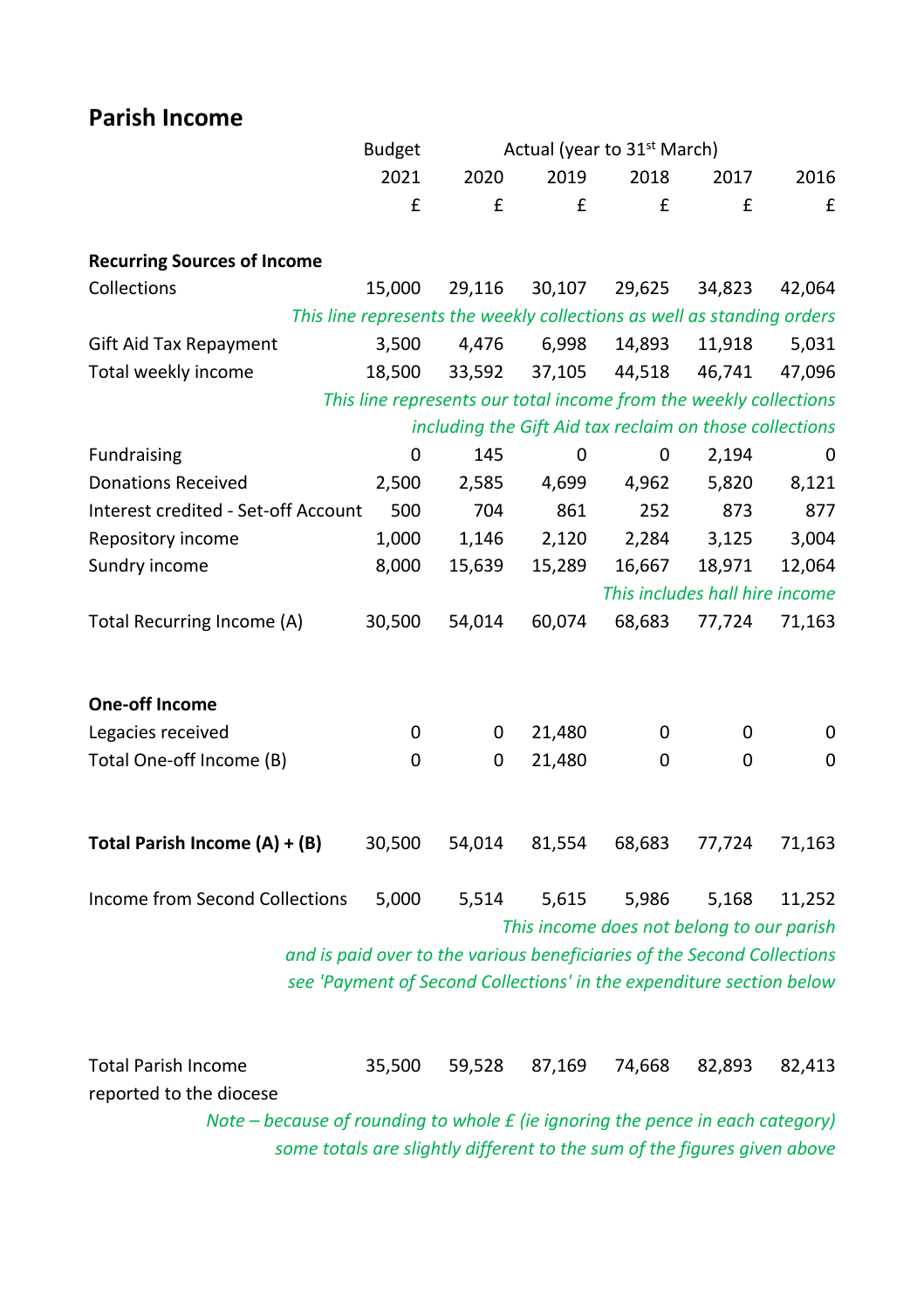## **Parish Expenditure**

|                                                                                    | <b>Budget</b> |         | Actual (year to 31 <sup>st</sup> March)                              |        |                                  |        |
|------------------------------------------------------------------------------------|---------------|---------|----------------------------------------------------------------------|--------|----------------------------------|--------|
|                                                                                    | 2021          | 2020    | 2019                                                                 | 2018   | 2017                             | 2016   |
|                                                                                    | £             | £       | £                                                                    | £      | £                                | £      |
| <b>Expenditure</b>                                                                 |               |         |                                                                      |        |                                  |        |
| Church and Hall Expenses                                                           | 13,500        | 24,550  | 17,968                                                               | 15,496 | 36,362                           | 29,143 |
| House and Housekeeping costs                                                       | 8,000         | 7,694   | 4,748                                                                | 4,855  | 4,480                            | 6,469  |
| <b>Insurances Paid</b>                                                             | 2,000         | 2,057   | 2,403                                                                | 1,921  | 1,767                            | 2,078  |
| Diocesan Quota Paid                                                                | 7,800         | 9,473   | 9,816                                                                | 9,888  | 10,728                           | 8,232  |
| Payments to Clergy                                                                 | 3,000         | 11,654  | 14,476                                                               | 13,724 | 12,145                           | 12,357 |
| Wages & NIC                                                                        | 10,000        | 10,005  | 9,464                                                                | 8,785  | 11,195                           | 7,777  |
| <b>Office Expenses</b>                                                             | 4,000         | 2,405   | 3,926                                                                | 1,672  | 1,313                            | 2,269  |
| <b>Travel Expenses</b>                                                             | 4,500         | 5,263   | 2,473                                                                | 2,340  | 2,452                            | 2,579  |
| Mainly the reimbursement of travel expenses incurred by our priests on parish work |               |         |                                                                      |        |                                  |        |
| Sundry expenses                                                                    | 500           | 607     | 500                                                                  | 8,000  | 48                               | 0      |
| <b>Repository Purchases</b>                                                        | 1,000         | 1,439   | 2,351                                                                | 1,479  | 1,554                            | 1,110  |
| <b>Fundraising expenses</b>                                                        | 0             | 0       | 254                                                                  | 84     | 78                               | 136    |
| Donations made                                                                     | 500           | 1,302   | 642                                                                  | 12,746 | 1,146                            | 1,072  |
|                                                                                    |               |         | The figure in the 2018 column contains a donation to the             |        |                                  |        |
|                                                                                    |               |         | Sick and Retired Priests Fund from parish reserves (Set-off Account) |        |                                  |        |
| <b>Total Recurring Expenditure</b>                                                 | 54,800        | 76,449  | 69,020                                                               | 72,990 | 83,268                           | 73,221 |
| <b>One-off Expenditure</b>                                                         |               |         |                                                                      |        |                                  |        |
| Church maintenance                                                                 | 0             | 19,480  | 0                                                                    | 0      | 6,290                            | 0      |
|                                                                                    |               |         | 2020 - presbytery refurbishment and refurnishing costs               |        |                                  |        |
|                                                                                    |               |         |                                                                      |        | 2017 - church redecoration costs |        |
| <b>Total Parish Expenditure</b>                                                    | 54,800        | 95,929  | 69,020                                                               | 72,990 | 89,559                           | 73,221 |
| <b>Payment of Second Collections</b>                                               | 5,000         | 5,564   | 4,873                                                                | 5,921  | 5,458                            | 11,285 |
| <b>Total Parish Expenditure</b><br>reported to the diocese                         | 59,800        | 101,493 | 73,894                                                               | 78,911 | 95,017                           | 84,506 |
| Income less Expenditure<br>(black = surplus ; red = deficit)                       | 24,300        | 41,965  | 13,275                                                               | 4,243  | 12,124                           | 2,092  |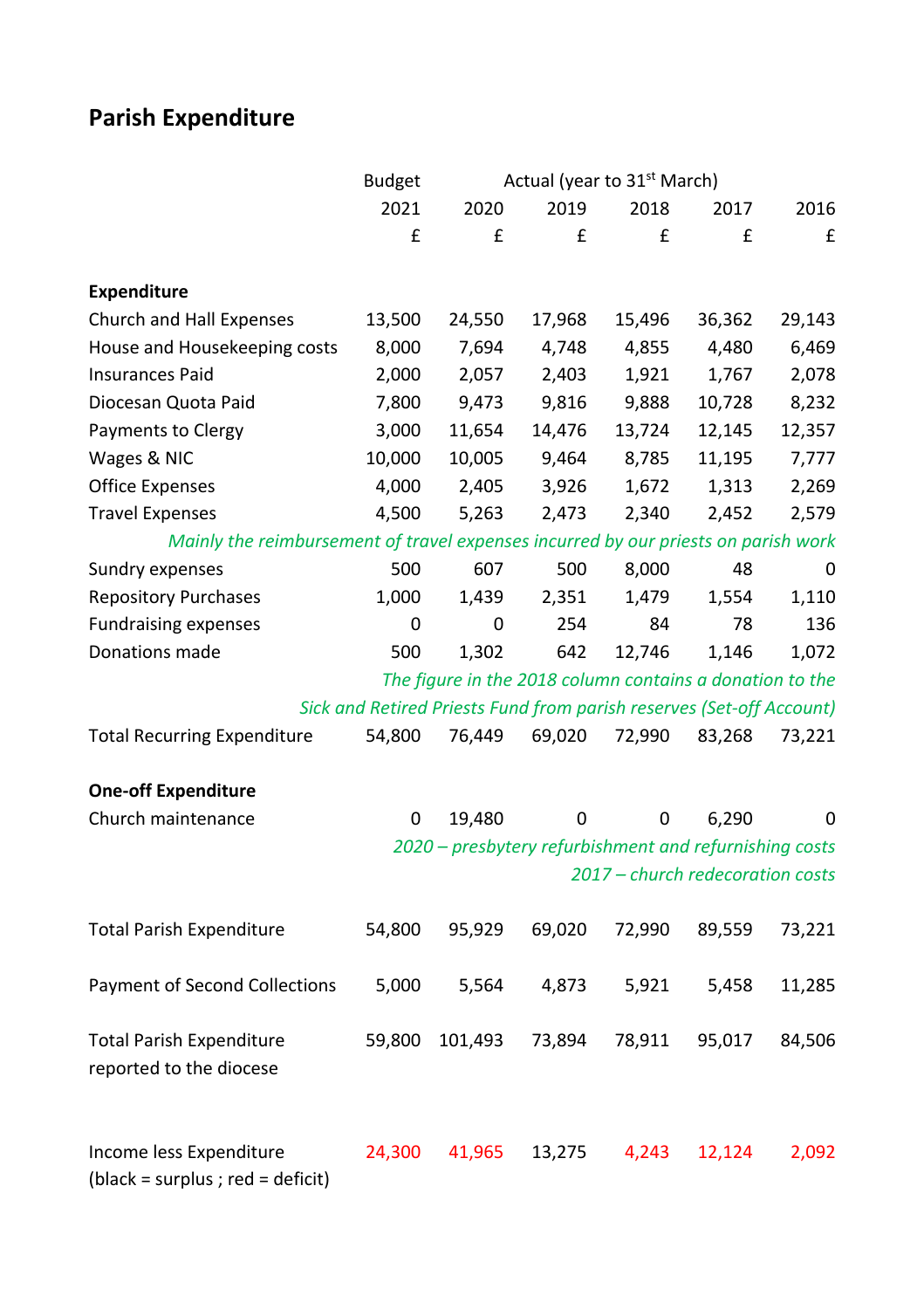#### **Some notes to the Accounts**

- X Whilst our income from collections has remained broadly flat in comparison to 2019, we have suffered some falls in other sources of income, including donations received and repository income. These have been offset by some small increases in income in other areas which has resulted in a net reduction in income of £3,109 in comparison to 2019.
- X In 2019 we received legacies of £21,480. No legacies were received in 2020.
- X We have a bank current account which we use for our day to day financial transactions and into which the collections are paid and out of which we pay our expenses.
- X We also have a loan account with the Diocese referred to as the 'Set-off Account'. We loan surplus cash to the Diocese and in return get a rate of interest. This is parish money and we are able to draw on it when we need additional cash to fund our activities. To all intents and purposes the Set-off Account represents our parish financial reserves. It has been built up over the years from surpluses and legacies among other things.
- $\overline{x}$  The balance on the Set-off Account as at 31<sup>st</sup> March 2016 was £175,584 and by September 2020 this has fallen to £128,014. This fall is consistent with us 'burning' cash as a result of our deficits over the years.
- X We do control our costs tightly but the churches and hall are expensive to run. We will continue to monitor our costs closely but there is limited scope for major costs reductions. The net result of this is that we need to increase our income in all areas, including from collections.
- X Our current financial position is not sustainable in the longer term and we need to address this sooner rather than later.

#### **Parish 200 Club**

For almost 30 years the parish has organised a 200 Club, originally established to support the parish and since 2012 with the proceeds going to charities. The Club has now been closed, and sincere thanks are due to all those who have supported the Club over many years. A final draw has been held and the ten £100 prizes have been won by: Michael Joyce; Brian Gudgeon; Geoff Muldoon; Margaret Bell; Mrs Redfern; Kath Freeman; Dawn George; Chris Pycroft; Marie Baldwin Margaret Lee. The balance of monies (a little over £3,000) is being distributed to local charities: Beaumond House, Newark Emmaus Trust and Reach Learning Disability.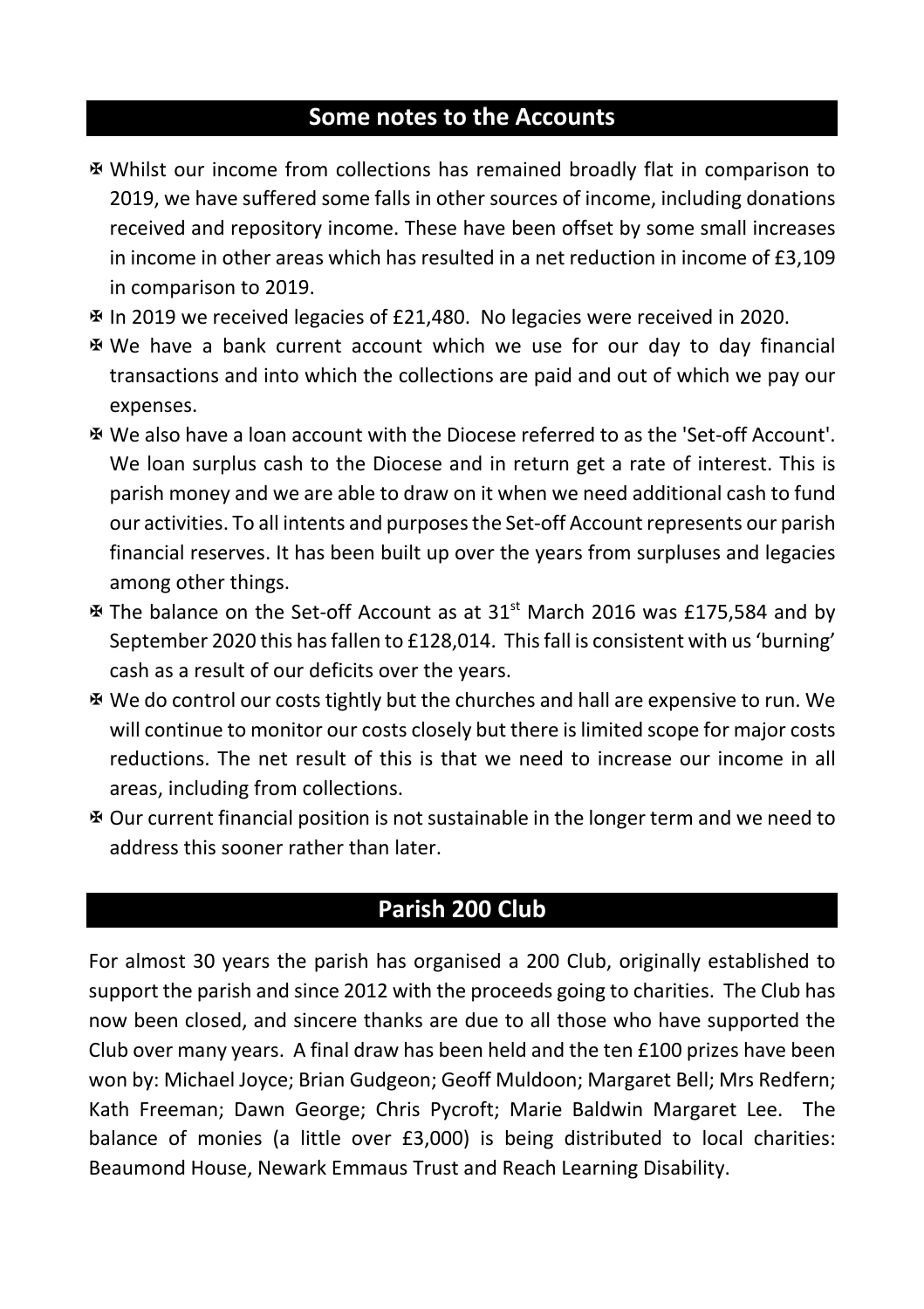#### **Pope Francis's Message for World Mission Day**

#### **Here am I, send me** (Isaiah 6:8)

Dear Brothers and Sisters,

I wish to express my gratitude to God for the commitment with which the Church throughout the world carried out the Extraordinary Missionary Month last October. I am convinced that it stimulated missionary conversion in many communities on the path indicated by the theme: "Baptized and Sent: the Church of Christ on Mission in the World".

In this year marked by the suffering and challenges created by the covid-19 pandemic, the missionary journey of the whole Church continues in light of the words found in the account of the calling of the prophet Isaiah: "Here am I, send me" (6:8). This is the ever new response to the Lord's question: "Whom shall I send?" (ibid.). This invitation from God's merciful heart challenges both the Church and humanity as a whole in the current world crisis. "Like the disciples in the Gospel we were caught off guard by an unexpected, turbulent storm. We have realized that we are on the same boat, all of us fragile and disoriented, but at the same time important and needed, all of us called to row together, each of us in need of comforting the other. On this boat... are all of us. Just like those disciples, who spoke anxiously with one voice, saying 'We are perishing'  $(x, 38)$ , so we too have realized that we cannot go on thinking of ourselves, but only together can we do this" (Meditation in Saint Peter's Square, 27 March 2020). We are indeed frightened, disoriented and afraid. Pain and death make us experience our human frailty, but at the same time remind us of our deep desire for life and liberation from evil. In this context, the call to mission, the invitation to step out of ourselves for love of God and neighbour presents itself as an opportunity for sharing, service and intercessory prayer. The mission that God entrusts to each one of us leads us from fear and introspection to a renewed realization that we find ourselves precisely when we give ourselves to others.

In the sacrifice of the cross, where the mission of Jesus is fully accomplished  $(cf)$ . John 19:28-30), God shows us that his love is for each and every one of us (cf. John 19:26-27). He asks us to be personally willing to be sent, because he himself is Love, love that is always "on mission", always reaching out in order to give life. Out of his love for us, God the Father sent his Son Jesus (cf. John 3:16). Jesus is the Father's Missionary: his life and ministry reveal his total obedience to the Father's will (cf. John 4:34; 6:38; 8:12-30; Hebrews 10:5-10). Jesus, crucified and risen for us, draws us in turn into his mission of love, and with his Spirit which enlivens the Church, he makes us his disciples and sends us on a mission to the world and to its peoples.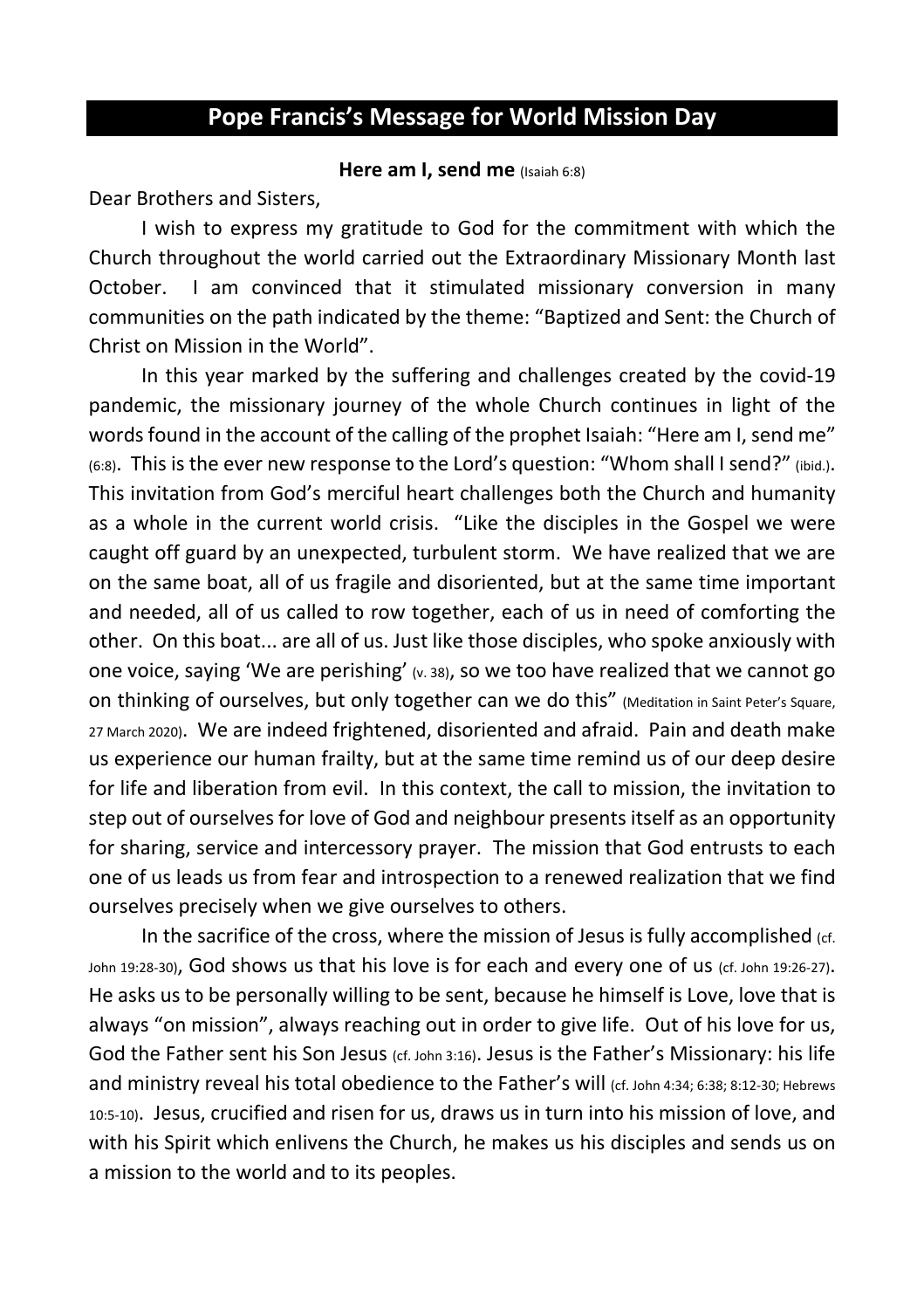"The mission, the 'Church on the move', is not a programme, an enterprise to be carried out by sheer force of will. It is Christ who makes the Church go out of herself. In the mission of evangelization, you move because the Holy Spirit pushes you, and carries you" (Senza di Lui non possiamo fare nulla: Essere missionari oggi nel mondo. Una conversazione con Gianni Valente, Libreria Editrice Vaticana: San Paolo, 2019, 16-17). God always loves us first and with this love comes to us and calls us. Our personal vocation comes from the fact that we are sons and daughters of God in the Church, his family, brothers and sisters in that love that Jesus has shown us. All, however, have a human dignity founded on the divine invitation to be children of God and to become, in the sacrament of Baptism and in the freedom of faith, what they have always been in the heart of God.

Life itself, as a gift freely received, is implicitly an invitation to this gift of self: it is a seed which, in the baptized, will blossom as a response of love in marriage or in virginity for the kingdom of God. Human life is born of the love of God, grows in love and tends towards love. No one is excluded from the love of God, and in the holy sacrifice of Jesus his Son on the cross, God conquered sin and death (cf. Romans 8:31-39). For God, evil – even sin – becomes a challenge to respond with even greater love (cf. Matthew 5:38-48; Luke 22:33-34). In the Paschal Mystery, divine mercy heals our wounded humanity and is poured out upon the whole universe. The Church, the universal sacrament of God's love for the world, continues the mission of Jesus in history and sends us everywhere so that, through our witness of faith and the proclamation of the Gospel, God may continue to manifest his love and in this way touch and transform hearts, minds, bodies, societies and cultures in every place and time.

Mission is a free and conscious response to God's call. Yet we discern this call only when we have a personal relationship of love with Jesus present in his Church. Let us ask ourselves: are we prepared to welcome the presence of the Holy Spirit in our lives, to listen to the call to mission, whether in our life as married couples or as consecrated persons or those called to the ordained ministry, and in all the everyday events of life? Are we willing to be sent forth at any time or place to witness to our faith in God the merciful Father, to proclaim the Gospel of salvation in Jesus Christ, to share the divine life of the Holy Spirit by building up the Church? Are we, like Mary, the Mother of Jesus, ready to be completely at the service of God's will (cf. Luke 1:38)? This interior openness is essential if we are to say to God: "Here am I, Lord, send me" (cf. Isaiah 6:8). And this, not in the abstract, but in this chapter of the life of the Church and of history.

Understanding what God is saying to us at this time of pandemic also represents a challenge for the Church's mission. Illness, suffering, fear and isolation challenge us. The poverty of those who die alone, the abandoned, those who have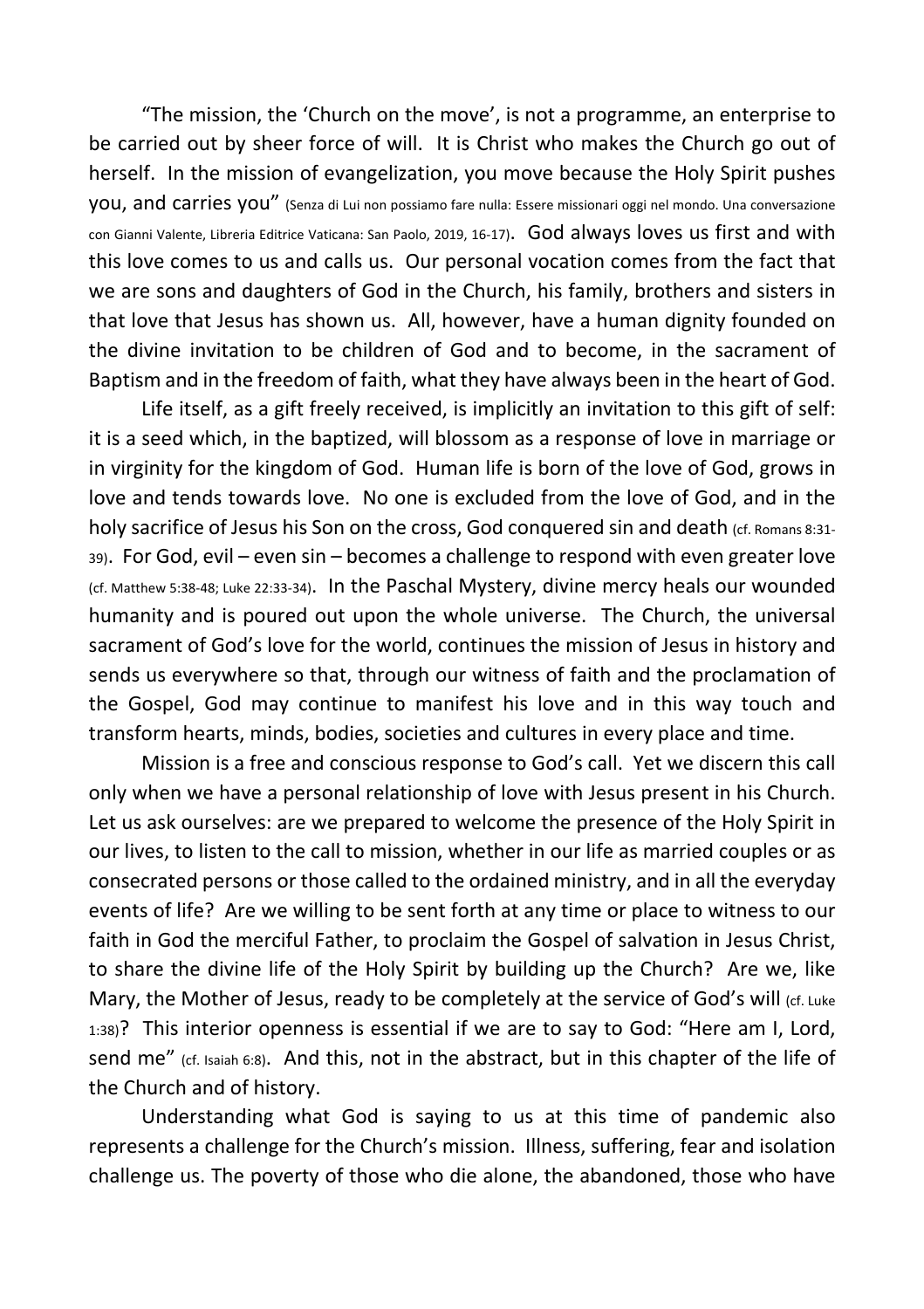lost their jobs and income, the homeless and those who lack food challenge us. Being forced to observe social distancing and to stay at home invites us to rediscover that we need social relationships as well as our communal relationship with God. Far from increasing mistrust and indifference, this situation should make us even more attentive to our way of relating to others. And prayer, in which God touches and moves our hearts, should make us ever more open to the need of our brothers and sisters for dignity and freedom, as well as our responsibility to care for all creation. The impossibility of gathering as a Church to celebrate the Eucharist has led us to share the experience of the many Christian communities that cannot celebrate Mass every Sunday. In all of this, God's question: "Whom shall I send?" is addressed once more to us and awaits a generous and convincing response: "Here am I, send me!" (Isaiah 6:8). God continues to look for those whom he can send forth into the world and to the nations to bear witness to his love, his deliverance from sin and death, his liberation from evil (cf. Matthew 9:35-38; Luke 10:1-12).

The celebration of World Mission Day is also an occasion for reaffirming how prayer, reflection and the material help of your offerings are so many opportunities to participate actively in the mission of Jesus in his Church. The charity expressed in the collections that take place during the liturgical celebrations of the third Sunday of October is aimed at supporting the missionary work carried out in my name by the Pontifical Mission Societies, in order to meet the spiritual and material needs of peoples and Churches throughout the world, for the salvation of all.

May the Most Blessed Virgin Mary, Star of Evangelization and Comforter of the Afflicted, missionary disciple of her Son Jesus, intercede for us and sustain us.

> Rome, Saint John Lateran; 31st May 2020, Solemnity of Pentecost **Franciscus**

#### **Parish Newsletter by email**

If you'd like to receive the parish newsletter by email simply email Father Simon at **simon.gillespie@dioceseofnottingham.uk**, asking to be added. It's necessary to have parishioners' consent to send the newsletter, and other messages, via email.

Likewise if you haven't filled in a parish census form please consider doing so. The form can be found on the forms tab of the parish website.

#### **Pope's Prayer Intentions for October**

**The Laity's Mission in the Church** We pray that by the virtue of baptism, the laity, especially women, may participate more in areas of responsibility in the Church.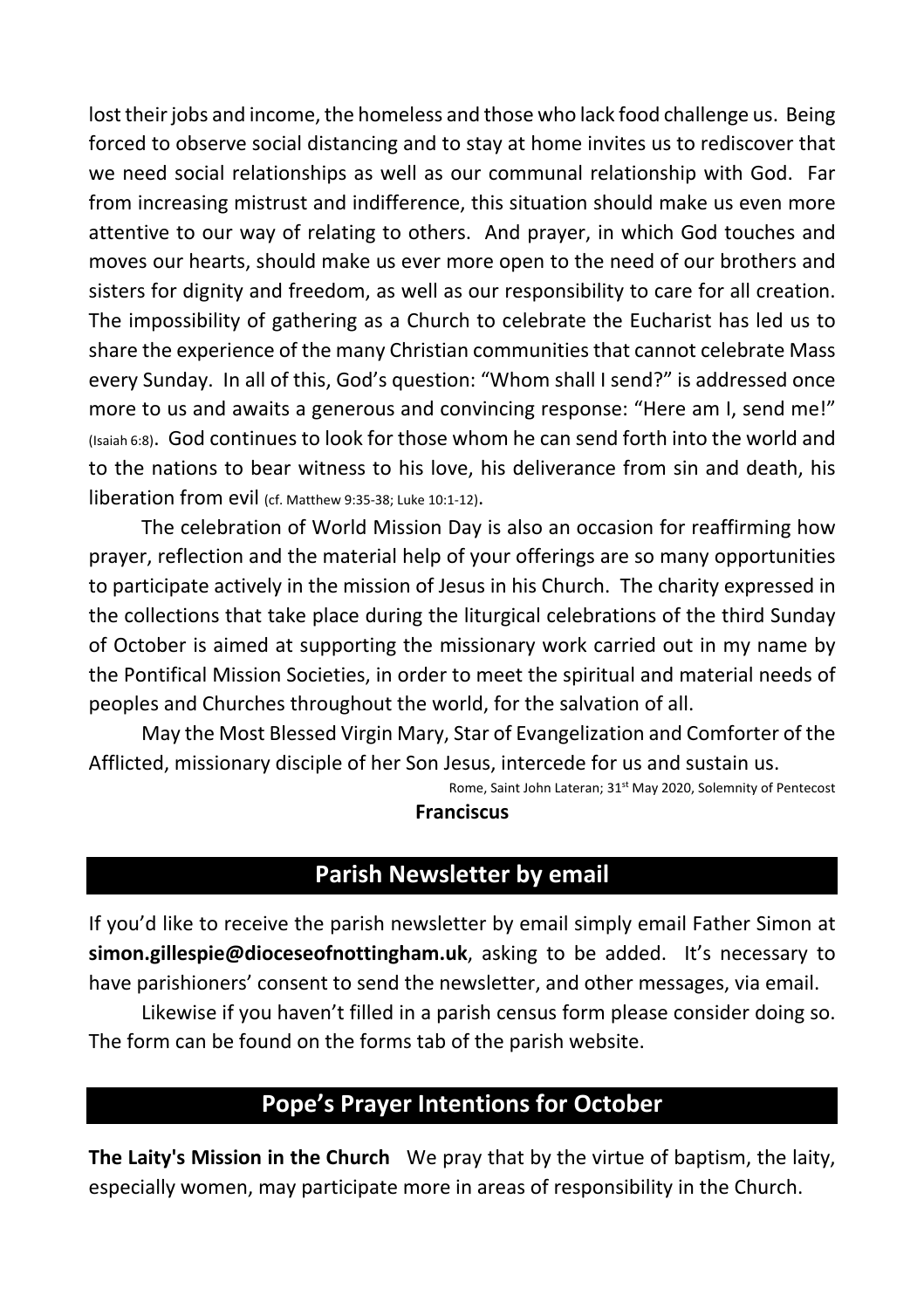### **The Bishop's Statement on Marriage**

Marriage is a lifelong vocation of a man and a woman to a community of life and love open to children, and, between the baptized, it is a Sacrament. Aware of the many pressures today which can endanger family life, the Church is constantly concerned to make sure that those of you planning to marry are prepared as well as possible. We would like to remind those who wish to marry of the following:

- 1. It is important that a couple go to see their priest in good time before their wedding. Normally, at least six months' notice should be given.
- 2. Marriage preparation is carried out by the priest, often assisted by a group from the parish. Courses arranged on a deanery basis are recommended.
- 3. Catholics are reminded of their obligation to preserve their faith and to do all they can within the unity of their partnership to have all their children baptized and brought up in the faith and practice of the Catholic Church.
- 4. Non-Catholic partners will be informed of this promise, but they are not asked to make this or any similar promise.
- 5. Dispensation for a marriage between a Catholic and a non-Catholic to take place in a non-Catholic church can only be granted for a serious reason. Couples who wish to marry in a non-Catholic church should discuss the matter with their priest in good time before their wedding day to see whether a dispensation could be granted.

All couples marrying these days need the support of the local Church. In this way they will be strengthened in their preparation for marriage, in celebrating their marriage, and in living out their covenant with one another.

We wish to thank all those married people who show such constancy and fidelity to their vocation of marriage. May their example inspire those planning to marry in the Church.

#### **Right Reverend Patrick McKinney**

Bishop of Nottingham

### **Supporting Newark Foodbank**

The following items are especially needed at the moment:

- X Long life fruit juice (not squash)
- X Instant mashed potato
- X Sponge puddings (tinned / microwave)
- X Chocolate biscuits (eg kitkat, penguin)

**※ Sugar** 

X Shampoo (not conditioner)

Items can be donated at the Co-op, One Stop, and Lloyds Chemist in Southwell.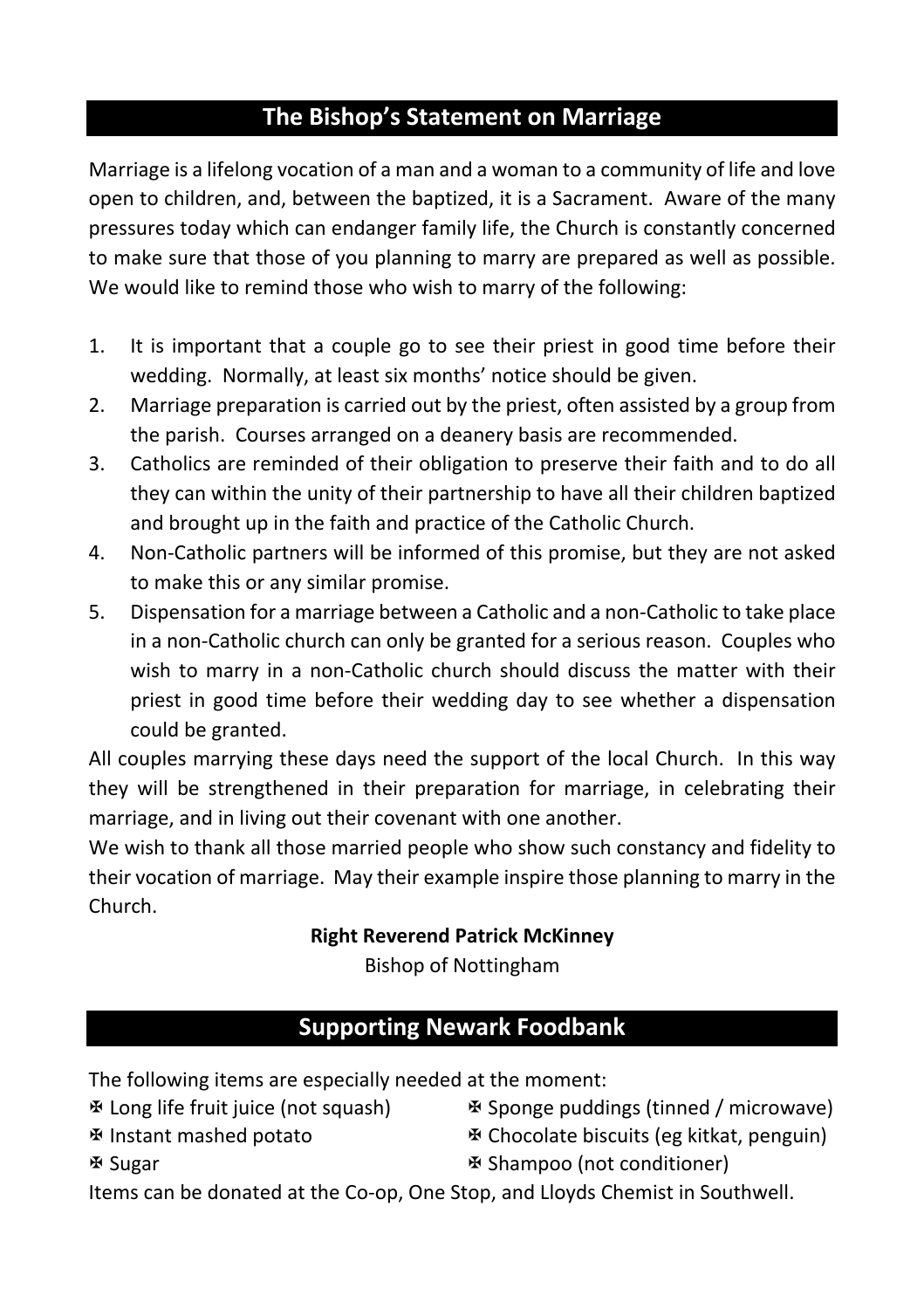#### **A reflection from 'Marriage Matters'**

#### **We all need each other**

The Pharisees tried to trap Jesus: He told them to give to Caesar what belongs to him, "and to God what belongs to God". The world tells us to look after ourselves and not to need others. As married couples, we know that we are made by God for one another, not needy but needing to give of ourselves entirely.

#### **The Cycle of Prayer**

During Autumn Ordinary Time we are asked to pray for the following intentions in our own private prayer:

- X Students and Teachers;
- X The Spread of the Gospel;
- X The Harvest;
- X The Fruits of Human Work and the Reverent Use of Creation;
- X Justice and Peace in the World;
- X All Victims of War;
- **EX Young People;**
- X Prisoners and their Families.

#### **Prayers for …**

Please remember in your prayers especially:

- X **All those affected by the coronavirus outbreak** those infected, those caring for them, those who have died, and those who mourn.
- X **Father Terry Fellows**, a retired priest of the diocese and most recently parish priest of Saint Peter and Saint Paul parish, Earl Shilton, who died on Saturday 26<sup>th</sup> September, and whose Requiem Mass will be celebrated on Tuesday 20<sup>th</sup> October. May he rest in peace.
- X **Brother Nicholas Palmer OCSO**, ordained Deacon by Bishop Patrick at Mount Saint Bernard Abbey on Thursday 15<sup>th</sup> October.
- X **Canon Paul Chipchase** and **Canon Joe Wheat**; to be installed as Chapter Canons on Monday 19<sup>th</sup> October
- X **The community of Saint Mary's primary academy, Derby**, which school buildings burned down on Saturday 3<sup>rd</sup> October.
- X **Clergy of our diocese who are sick at this time**: Monsignor Jonathan Moore, Canon Michael Moore, Fathers John Cairns, Anthony Colebrook, John Daley IC, Hugh Doherty, James Hannigan, Peter Harvey, Christopher Hogan, James Lynch, Frank McLaughlin, Robert Rutledge, Michael Tutcher; Deacons Tom Berrie, Stephen Doona, Bill Hutchinson and Robin Pollard.